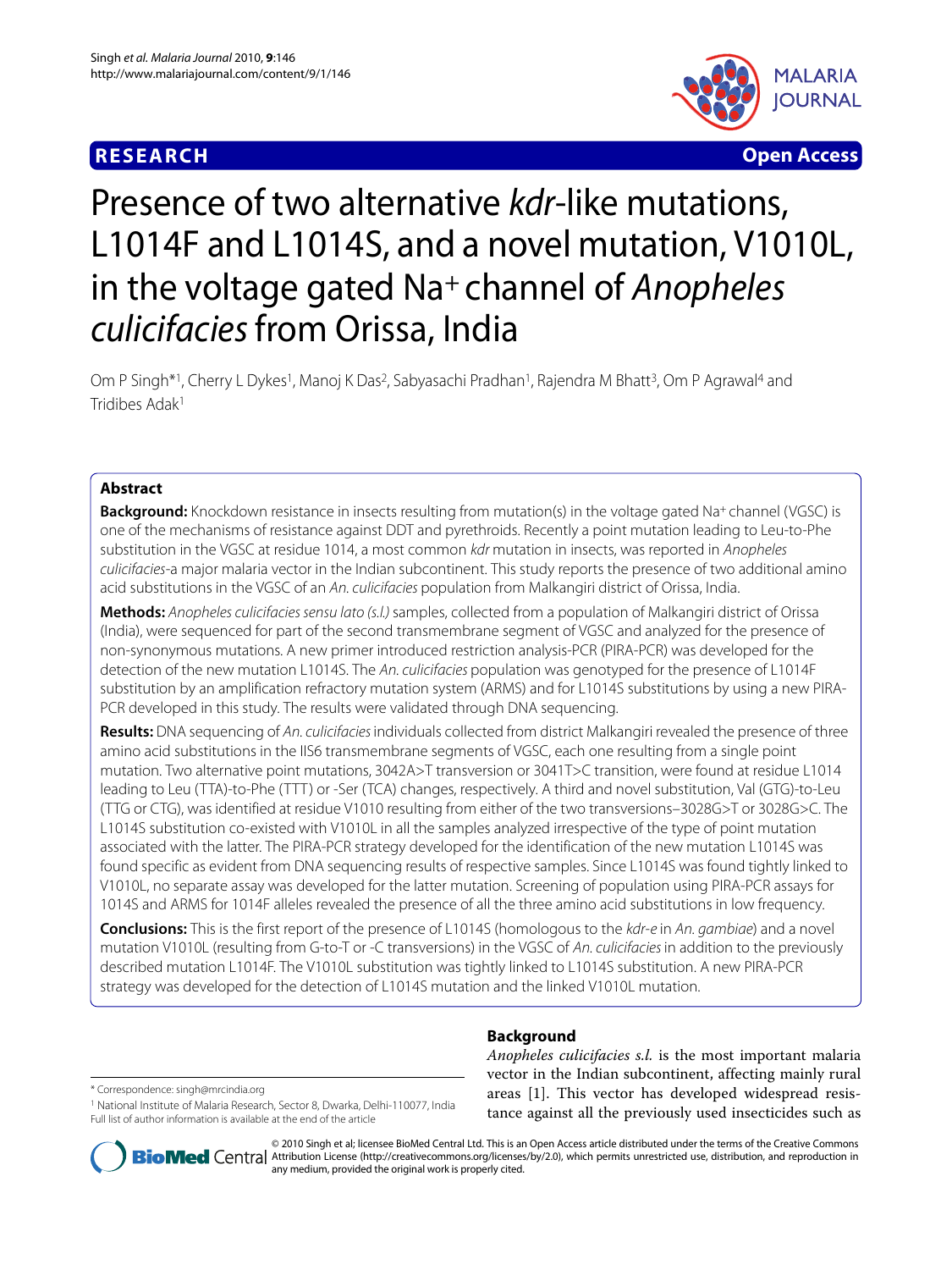DDT, dieldrin and malathion [\[2](#page-5-1)] and is developing resistance to pyrethroids [[3\]](#page-5-2)--the preferred group of insecticides for indoor residual spraying (IRS) and the only insecticide-class recommended for the impregnation of bed nets due to their relatively low mammalian toxicity and rapid knockdown effect on insects [[4](#page-5-3)]. DDT and pyrethroids are neurotoxins which act on the voltage gated Na+ channel (VGSC) leading to paralysis (knockdown) and eventual death of the insect. Knockdown resistance (*kdr*) due to reduced target site sensitivity is one of the mechanisms of resistance against these insecticides resulting from mutation(s) in the VGSC. The most common mutation known to be associated with knockdown resistance in insects is found at residue 1014 leading to Leu-to-Phe mutation [\[5](#page-5-4)] commonly referred to as *kdr* mutation. In *Anopheles gambiae*, two alternative *kdr* mutations L1014F [[6\]](#page-5-5) and L1014S [[7\]](#page-5-6) have been reported associated with knockdown resistance, which are referred to as *West African kdr* (*kdr-w*) and *East African kdr* (*kdre*), respectively. A variant mutation L1014C has been reported in *Anopheles sinensis* [[8\]](#page-5-7). Recently a *kdr*-like mutation L1014F has been reported in the Indian malaria vector *An. culicifacies* from Surat district of Gujarat, India [[9](#page-5-8)], which is resistant to both DDT and pyrethroids [[3\]](#page-5-2). This study reports the presence of two additional amino acid substitutions present in the VGSC of an *An. culicifacies* population from Malkangiri district of Orissa, India, one of which is homologous to *kdr-e* of *An. gambiae* (L1014S) and the other a novel amino acid substitution V1010L resulting from two alternative point mutations.

# **Methods**

# **Mosquito collection**

Adult female *An. culicifacies* mosquitoes were collected from cattle sheds and human dwellings in the villages Hathiamba (block Kudumuluguma) and Takeguda (block Korukonda) of district Malkangiri of Orissa, India, in the year 2009. The mosquitoes were picked with the help of a mouth aspirator between 0600 and 0800 AM and transferred into a thermocol-box having a netted top. A watersoaked cotton pad was placed on the net to maintain adequate humidity. The mosquitoes were transported to the field-laboratory and were identified using key by Christophers [[10\]](#page-5-9). Some of the fully blood-fed female *An. culicifacies* were allowed to attain semi-gravid stage and ovaries were pulled out and preserved in modified Carnoy's fixative (1:3 glacial acetic acid:ethanol). The mosquitoes (carcasses/intact mosquitoes) were preserved individually in isopropanol for further molecular analyses.

# **DNA isolation and sequencing**

DNA from individual mosquitoes was isolated using a method described by Livak [[11\]](#page-5-10). A part of the IIS4-IIS5 linker-to-IIS6 segments of VGSC, encompassing at least 5 prospective residues reported to confer *kdr* resistance in insects [\[12\]](#page-5-11), was amplified using two separate PCRs (hereafter referred to as 'PCR-I' and 'PCR-II') leaving a large intervening intron (1 kb). The primers used for the amplification were Kdr1F (5'-CTG AAT TTA CTC ATT TCC ATC A-3') and Kdr2R (5'-TTG AAA GCC ACG TAC CAT AAC A-3') for PCR-I, and KdrF (5'-GGA CCA YGA TTT GCC AAG ATG-3') and KdrR (5'-CGA AAT TGG ACA AAA GCA AAG-3') for PCR-II. The PCR conditions were same for both the PCRs comprising an initial denaturation at 95°C for 5 min, followed by 35 cycles, each at 95°C for 30 S, 48°C for 30 S and 72°C for 45 S, and a final extension step at 72°C for 7 min. The reaction mixture (25 μl) contained  $1 \times$  buffer, 200 μM of each dNTP, 1.5 mM of MgCl<sub>2</sub>, 0.25  $\mu$ M of each of the primers and 0.625 unit of AmpliTaq Gold taq polymerase (Applied Biosystems). The PCR products were purified by Qiaquick PCR purification kit (Qiagen) and sequenced using BigDye Terminator Kit v3.1 (Applied Biosystems) at in-house DNA sequencing facility or were sequenced by Macrogen Inc., South Korea. Most of the samples were sequenced from one direction only using primers Kdr2R in PCR-I and KdrF in PCR-II in order to save cost on sequencing. The sequences which showed ambiguity were sequenced from both directions. Initially, 20 samples were amplified and sequenced using PCR-I and PCR-II with an objective to screen the presence of non-synonymous mutations. Subsequently, more samples were sequenced using PCR-II in order to validate the genotyping data generated by PCR-based methods. During the entire study, a total of 112 samples were attempted sequencing using PCR-II, which includes 80 samples representing a single population (collected from a single locality in a day) alongside all the samples which were found positive for 1014S or 1014F by the PCR-based methods employed in this study.

# **Genotyping of mosquitoes Genotyping of L1014S**

For genotyping of L1014S mutation, a PIRA-PCR (hereafter referred to as 'PIRA-S') was developed. A primer KdrP1 (forward, 5'-TCC TGG CTA CAG TAT TGA TAG GgA ATT-3') was designed in which a deliberate mismatch (A-to-G, shown in small letter) was incorporated at the 5th base from the 3' terminus; this creates a recognition site for restriction enzyme *EcoR*I (recognition site G|AATT|C) in the PCR amplicon, when amplified with a reverse primer KdrR, in case the 1014S (TCA) allele is present in the template DNA. No restriction site is formed in the presence of alternative alleles, i.e., 1014L or 1014F. The expected size of PCR amplified products is 130 bp and the size of cleaved products after treatment with *EcoR*I is 103 bp and 23 bp (excluding four bases 5' overhang in each fragments). The 23 bp is unlikely to be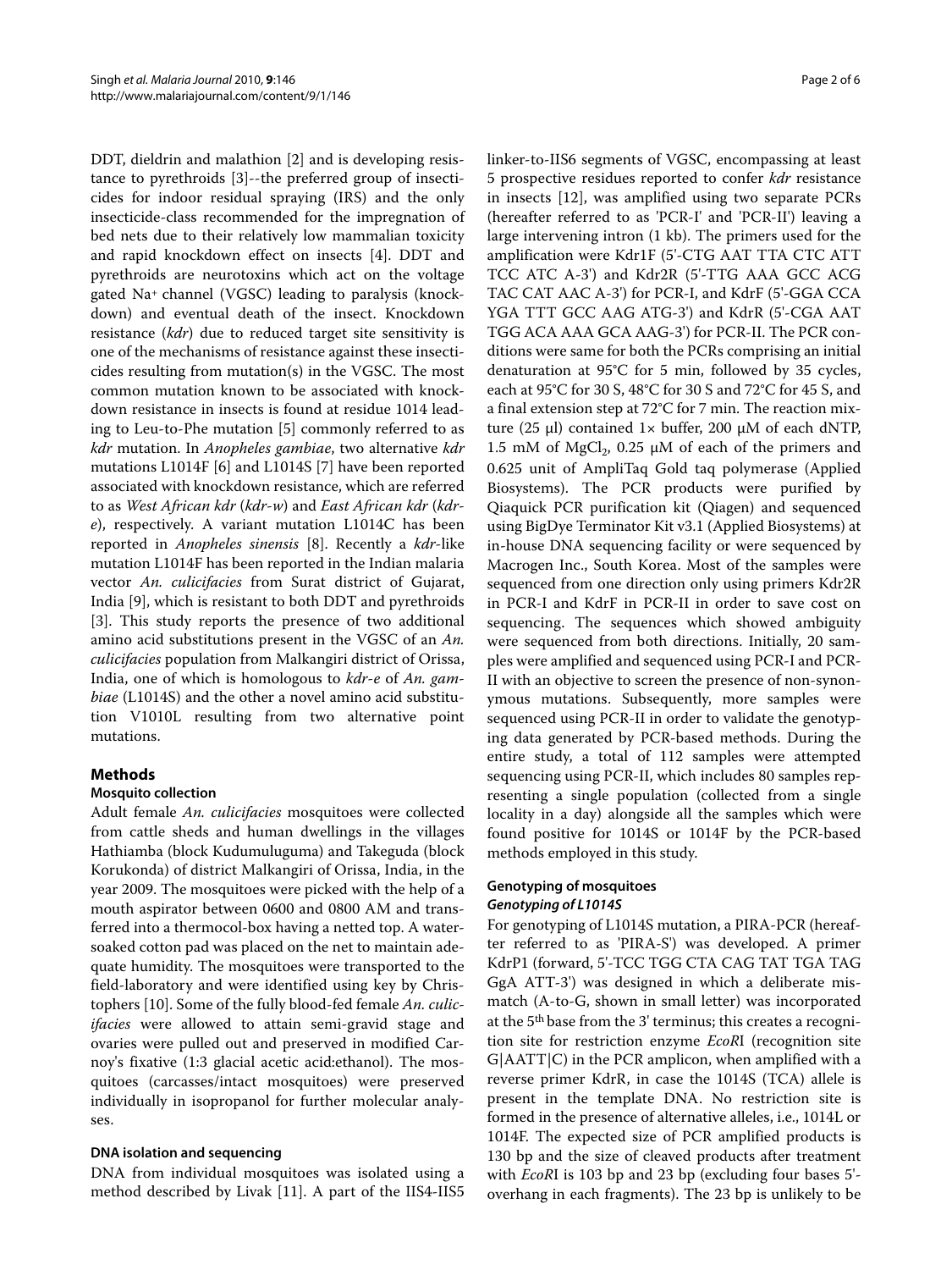detected on a 2.5% agarose gel. Therefore, presence of 103 bp cleaved product was scored as 1014S allele whereas presence of un-cleaved product (130 bp) was indicative of the presence of alternative alleles-1014L or 1014F. Presence of 103 bp alone was taken as criterion for scoring homozygous L1014S. For PIRA-S, the PCR products were amplified using 1.0  $\mu$ M of KdrP1 and 0.5  $\mu$ M of reverse primer KdrR in a reaction mixture (15 μL) containing  $1 \times$  buffer, 200  $\mu$ M of each dNTP, 1.5 mM of  $MgCl<sub>2</sub>$  and 0.375 unit of AmpliTaq Gold taq polymerase (Applied Biosystems). The conditions of PCR were: initial denaturation at 95°C for 5 min, followed by 35 cycles of each at 95°C for 30 S, 48°C for 30 S and 72°C for 45 S, and a final extension step at 72°C for 7 min. Five μL of each PCR product were incubated with 5 units of *EcoR*I restriction enzyme (Fermentas Life Sciences) in a final volume of 20 μl at 37°C for 4 hours or overnight. The restriction products were run on 2.5% agarose gel containing ethidium bromide and visualized under UV illumination (Figure [1](#page-2-0)).

#### **Genotyping of L1014F**

For genotyping of L1014F mutation, an ARMS strategy by Singh *et al* [[9\]](#page-5-8) (hereafter referred to as 'ARMS-F') was adopted. Due to discovery of the presence of an alternative allele (1014S) at the same locus in *An. culicifacies* population, the original criterion of scoring of alleles was slightly modified, where presence of 191 bp band was taken as criterion for the presence of 1014L, 1014S or both instead of 1014L only.

# **Cloning and sequencing**

A total of seven samples from a population (population size = 80; collected from a single locality on a single day) which were found to be multi-site heterozygous after direct sequencing in respect to the amino acid positions 1010 and 1014, were amplified using PCR-II. The PCR

<span id="page-2-0"></span>

**Figure 1 Gel photograph showing result of PIRA-PCR for L1014S detection**. Lanes 1 & 9: 100 bp DNA ladder; lanes 2 & 3: homozygous wild type; lanes 4 & 5: heterozygotes; lanes 6 & 7: cloned PCR products with 1014S allele, isolated from heterozygous (1014L/S) samples; lane 8: negative control, without DNA.

products were purified using Qiaquick PCR Purification Kit, subsequently cloned in pGEM-T Vector System (Promega) according to the manufacturer's protocol and transformed into chemically competent *E. coli* DH5α. The transformants were plated on LB-Agar supplemented with 100 μg/ml ampicillin. Plasmid DNA was isolated from at least 10 white colonies originating from each mosquito sample by boiling them in 50 μl of TE buffer and subjected to PIRA-S and ARMS-F assays. Two clones from each mosquito sample, one positive for 1014S allele and the other for either 1014L or 1014F allele, were amplified using primers KdrF and KdrR, purified with Qiaquick PCR Purification Kit and sent to Macrogen, South Korea, for DNA-sequencing. During analysis any mutation found in the cloned product which was absent during direct sequencing was considered as PCR-error and excluded from the analysis.

#### **Hardy-Weinberg equilibrium analysis**

The Exact-Test of Hardy-Weinberg equilibrium (HWE) of alleles was performed using the software Arlequin ver 3.11 [\[13](#page-5-12)].

#### **Linkage disequilibrium analysis**

Analysis of linkage disequilibrium (LD) between alleles was performed using phased haplotype data of 79 samples from a population ( $n = 80$ ), which were successfully sequenced using PCR-II. Haplotype assignment for all homozygotes and heterozygotes for single locus was done on the basis of direct sequences obtained. Phased haplotype sequence data for multi-site heterozygotes at amino acid positions 1010 and 1014 (as revealed by direct sequencing) were obtained after sequencing cloned products. Analysis of LD was done using the software DnaSP ver 5.10[[14\]](#page-5-13).

#### **Sibling species identification**

For identification of sibling species, squash preparation of ovarian polytene chromosome was made following Green and Hunt [[15\]](#page-5-14) and examined under microscope using oil immersion lens (100×). Sibling species were identified on the basis of diagnostic inversion genotypes present on the X-chromosome and chromosome arm 2 following Subbarao *et al* [\[16](#page-5-15)].

# **Results**

#### **DNA sequence analysis**

A total of 20 samples were sequenced for IIS4-S5 linkerto-IIS5 segments of VGSC using PCR product amplified with PCR-I, where no non-synonymous mutation is recorded.

DNA sequencing of a total of 111 specimens of *An. culicifacies s.l.* for IIS6 segment of VGSC (amplified with PCR-II) was successful and revealed the presence of two alternative non-synonymous mutations at residue L1014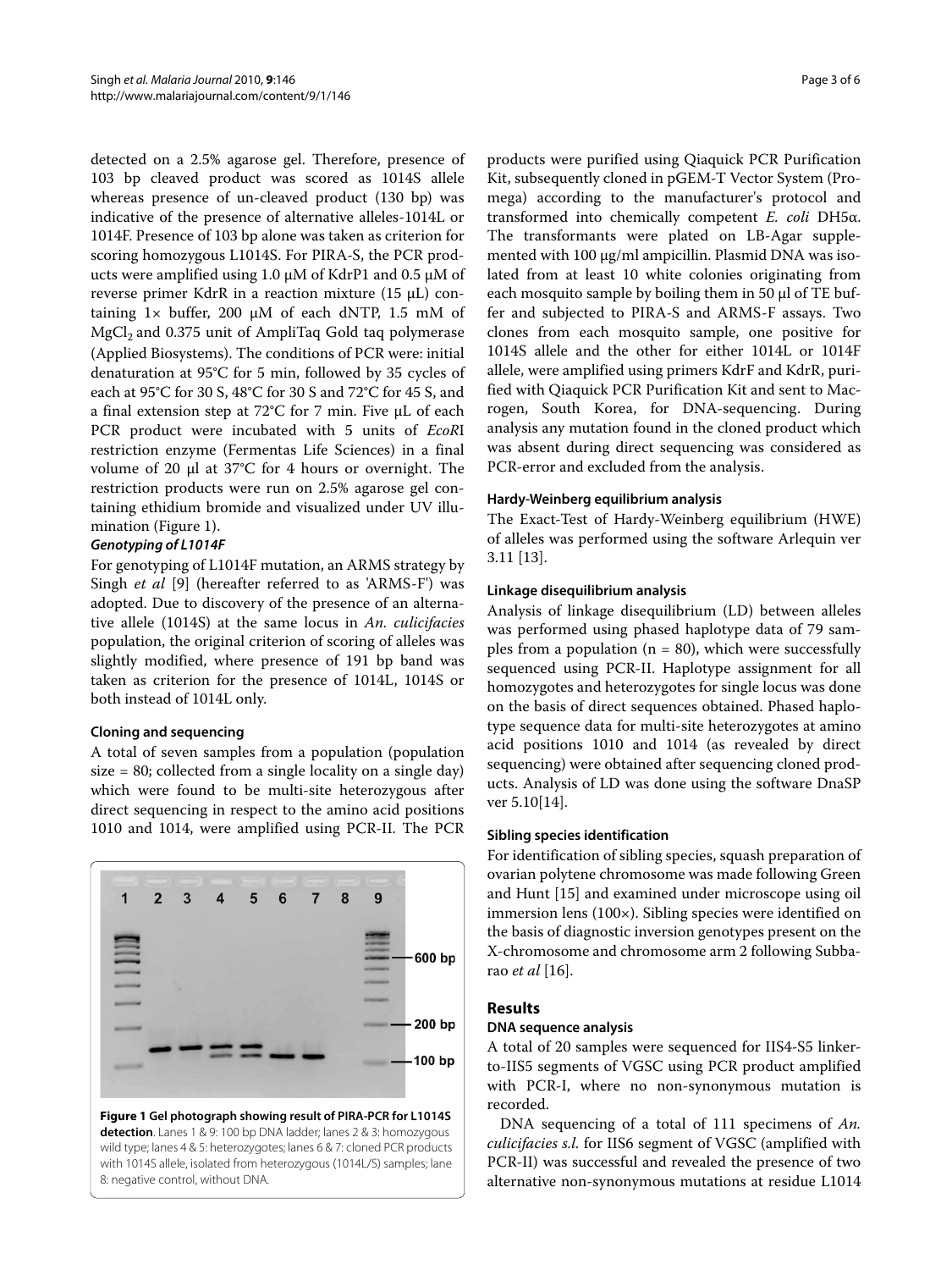leading to amino acid substitutions Leu (TTA)-to-Phe (TTT) or -Ser (TCA) resulting from 3042A>T transversion or 3041T>C transition, respectively, and a novel mutation at residue V1010 leading to Val (GTG)-to-Leu (TTG or CTG) substitution resulting from either 3028G>T or 3028G>C transversions. The numbers of various genotypes recorded after sequencing are shown in Table 1. Sequence analysis also revealed that all the 19 samples with the allele 1014S were also having allele 1010L (17 samples with 3028G>T and two samples with 3028G>C transversion). Few synonymous point mutations, all in heterozygous condition, were recorded which were:  $2964A > G$  (n = 1),  $3016C > T$  (n = 4),  $3027A > T$  (n = 1) and 3045C>A ( $n = 1$ ).

#### **Genotyping results**

The results of genotyping of a total of 224 samples for 1014L, 1014F and 1014S alleles as determined by ARMS-F and PIRA-S are shown in Table [1](#page-3-0). The allele frequencies of 1014L, 1014F and 1014S, based on PCR-based assays results, were 0.884, 0.071 and 0.045 respectively. The allele frequency of 1010L was not calculated as genotyping of this allele is based on DNA sequencing of selective samples. However, considering the fact that this allele was always found with 1014S in this study, it is presumed that the frequency of 1010L will be same as that of 1014S.

The various genotypes, as revealed by PCR-based assays, were in agreement with HWE ( $H<sub>O</sub>$  = 0.20536,  $H<sub>E</sub>$  = 0.21205,  $p = 0.58537$ . Results of PCR-based assays were well in agreement with the DNA-sequencing results of 111 samples sequenced successfully (Table 1). One sample with failed DNA sequencing was genotyped as 1014L/ S by PCR-based assays.

#### **Allelic association of 1010L and 1014S**

It was observed that one of the two alternative mutant alleles at V1010 residue, i.e., 3028G or 3028G>C (both leading to V1010L) and mutant allele 3041T>C (1014S) were found in the same individual. Cloning of seven samples with 1014S (in heterozygous condition) revealed that either of the two alternative mutant alleles 3028G>T or 3028G>C (1010L) and mutant allele 3041T>C (1014S) were located on the same haplotype. The wild allele 3028G (1010V) was found on haplotype with either 1014L (TTA) or 1014F (TTT). Linkage disequilibrium analysis using phased data derived from 79 individuals which were sequenced successfully revealed that the point mutations 3028G>T (V1010L) and 3041T>C (L1014S) are tightly linked (D' = 1.000, chi-square = 158.0, *p* < 0.001). One sample with 3028G>C mutation was not tested for LD, however, in this sample 3028G>C and 3041T>C were found on same haplotype.

#### **Sibling species composition**

Out of a total of 50 samples examined for ovarian polytene chromosomes, 48 were successfully genotyped for the species-specific inversions. Forty-three (90%) samples were identified as species B and five (10%) as species C. Genotyping of these samples revealed that four of the species B and one of the species C were 1014L/1014F heterozygotes. Three of the species B and two of the species C were heterozygous for 1014L/1014S. Remaining samples were homozygous 1014L. Analyses of the data with Fisher's exact test revealed absence of association of any of the two mutations with any sibling species (*p* > 0.05 for both the mutations).

| Genotyping              | Genotypes |              | L1014       |             |             |                |                |             |              |
|-------------------------|-----------|--------------|-------------|-------------|-------------|----------------|----------------|-------------|--------------|
|                         |           |              | L/L         | L/F         | L/S         | F/S            | F/F            | S/S         | <b>Total</b> |
| <b>PCR-based assays</b> |           |              | 176 (0.786) | 26(0.116)   | 18 (0.080)  | 2(0.009)       | 2(0.009)       | 0(0.000)    | 224          |
| <b>DNA-sequencing</b>   |           | V/V          | 64          | 26          | $\mathbf 0$ | $\mathbf 0$    | $\overline{2}$ | $\mathbf 0$ | 92           |
|                         |           | V/L          | $\mathbf 0$ | $\mathbf 0$ | $17*$       | $\overline{2}$ | $\mathbf 0$    | $\mathbf 0$ | $19*$        |
|                         | V1010     | L/L          | $\mathbf 0$ | $\mathbf 0$ | $\mathbf 0$ | $\mathbf 0$    | $\mathbf 0$    | 0           | 0            |
|                         |           | <b>Total</b> | 64          | 26          | 17          | $\overline{2}$ | 2              | 0           | 111          |

<span id="page-3-0"></span>**Table 1: Genotyping results of An. culicifacies samples by PCR-based assays and allelic association between L1014 and V1010 mutations as revealed by DNA sequencing**

Figures in parenthesis indicate genotype frequencies. Letters L, F, S and V refer to leucine, phenylalanine, serine and valine amino acids, respectively.

\*In two samples V1010L substitution was due to 3028G>C transversion and in rest samples due to 3028G>T transversion.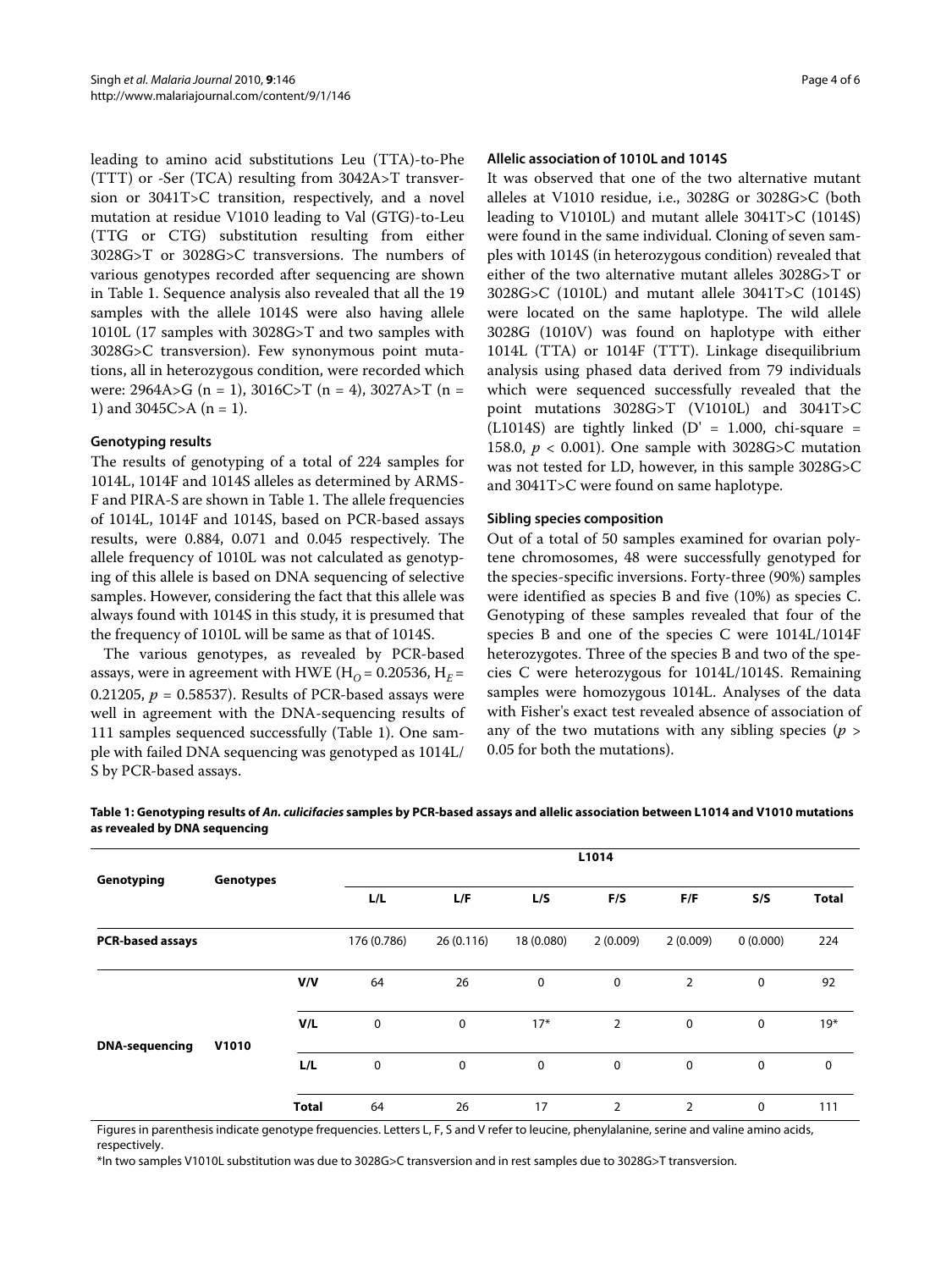#### **Discussion**

Knockdown resistance resulting from target site insensitivity in insects is one of the mechanisms of resistance against DDT and pyrethroids which is conferred by amino acid substitution(s) in the VGSC. In anophelines, the most commonly reported mutation conferring knockdown resistance is at residue L1014 leading to Leuto-Phe substitution, often referred to as *kdr* mutation and has been reported in several anophelines such as *An. gambiae* [\[6](#page-5-5)], *Anopheles arabiensis* [[17\]](#page-5-16), *Anopheles stephensi* [[18\]](#page-5-17), *Anopheles subpictus* [[19\]](#page-5-18), *An. sinensis* [\[8](#page-5-7)], *Anopheles sacharovi* [[20\]](#page-5-19) and *An. culicifacies* [\[9](#page-5-8)]. Variant mutations, Leu-to-Ser and Leu-to-Cys, at this residue have been reported in *An. gambiae* [[7\]](#page-5-6) and *An. sinensis* [[8\]](#page-5-7), respectively. In *An. culicifacies*, only one point mutation (A-to-T transversion) leading to Leu-to-Phe aminoacid substitution at position 1014 was reported from Surat district of Gujarat, west India, which is resistant to both DDT and pyrethroids [\[9](#page-5-8)]. This study revealed the presence of three other non-synonymous point mutations in *An. culicifacies*, two at position 1010 (G-to-T or - C), each one leading to Val-to-Leu substitution, and one T-to-C transition at position 1014 leading to Leu-to-Ser substitution in a population from district Malkangiri of Orissa. The two alternative mutations L1014F and L1014S are homologous to mutations found in *An. gambiae*, referred to as *kdr-w* and *kdr-e*, respectively. The V1010L substitution resulting from either of the two alternative point mutations is a novel mutation and was found linked with L1014S irrespective of the types of associated point mutations. Cloning experiment and LD analysis showed that these two amino acid substitutions L1014S and V1010L are found on the same haplotype and not independently.

The role of L1014F and L1014S mutations in conferring DDT/pyrethroid resistance has already been established in many insects including *An. gambiae* [\[7](#page-5-6)[,21](#page-5-20)-[24\]](#page-5-21). Their role in *An. culicifacies* is uncertain, however, the conserved nature of these mutations particularly that of the classic mutation L1014F in several insects [[25\]](#page-5-22) suggests a similar role in other species. The role of novel mutation V1010L in knockdown resistance is unknown. However, the presence of two alternative point mutations responsible for a same amino acid substitution (V1010L) in a population indicates that this amino acid substitution has been favoured during evolution probably due to their role in protection against knockdown. Further, the fact that V1010L (3028G>T or 3028G>C) always co-existed with L1014S, suggests that the V1010L substitution may probably have complementary role in knockdown resistance in association with L1014S. Their independent role in knockdown resistance is difficult to establish in the population studied because they are found to exist together. Although limited data from one geographic region sug-

gest the absence of recombination, screening of larger population from different geographical localities may reveal recombination and these two alleles may be found independently.

The frequency of *kdr*-like mutations L1014F and L1014S (and linked V1010L) is very low in the population studied and these alleles were found mostly in heterozygous conditions with less than 1% homozygotes. The alleles were, however, well in agreement with HWE. This is contrary to a report by Hoti et al [\[26](#page-5-23)] carried out in the same area, where the frequency of homozygous RR (1014F) was too high (71%) as compared to heterozygotes (4%), resulting in significant departure from HWE (*p* = 0.00000, Exact-test) due to deficiency of heterozygotes. One possible reason for this departure may be genotyping error due to severe mismatch in flanking primers, which were basically designed for *An. gambiae* [[9](#page-5-8)]. Changes in gene frequency over time due to changes in sibling species composition or insecticide pressure may be other possible reasons that can account for the difference in allele frequency.

The *An. culicifacies* population in Malkangiri consists mainly species B with low proportion of species C. Preliminary analysis based on limited numbers of samples could not establish any association of any of the *kdr*-like mutations with sibling species. Since the analysis presented in this study is based on a small sample size, particularly in the case of species  $C$  (n = 5), it is emphasized that larger number of samples should be analyzed to establish an association of particular *kdr*-like mutations with sibling species.

A new PIRA-PCR assay (PIRA-S) was developed for genotyping of L1014S mutation and the results obtained through this assay were in agreement with direct sequencing results. PIRA-PCR was preferred to ARMS for genotyping of L1014S because the ARMS assay tried for this mutation resulted in poor amplification whereas PIRA-PCR provided discrete and better yield of the amplified product. The PIRA-S is very cost effective as the restriction enzyme *EcoR*I selected for this PIRA-PCR is inexpensive (0.5 cent/unit). No assay was developed for the novel mutation V1010L because it always co-existed with L1014S.

The *kdr* factor is reportedly recessive [\[27](#page-5-24)] or incompletely recessive [[22\]](#page-5-25), therefore, the effect of *kdr* on phenotypic resistance can best be studied in a population where sufficient number of homozygous individuals for *kdr*-like alleles are present. In this study area, the frequency of homozygous mutant alleles is extremely low  $\left($  <1%) and, therefore, it will be difficult to establish the phenotypic effect of these mutations in this population. Authors are attempting to colonize *An. culicifacies* having different *kdr*-like mutations to establish their role in phenotypic knockdown resistance.